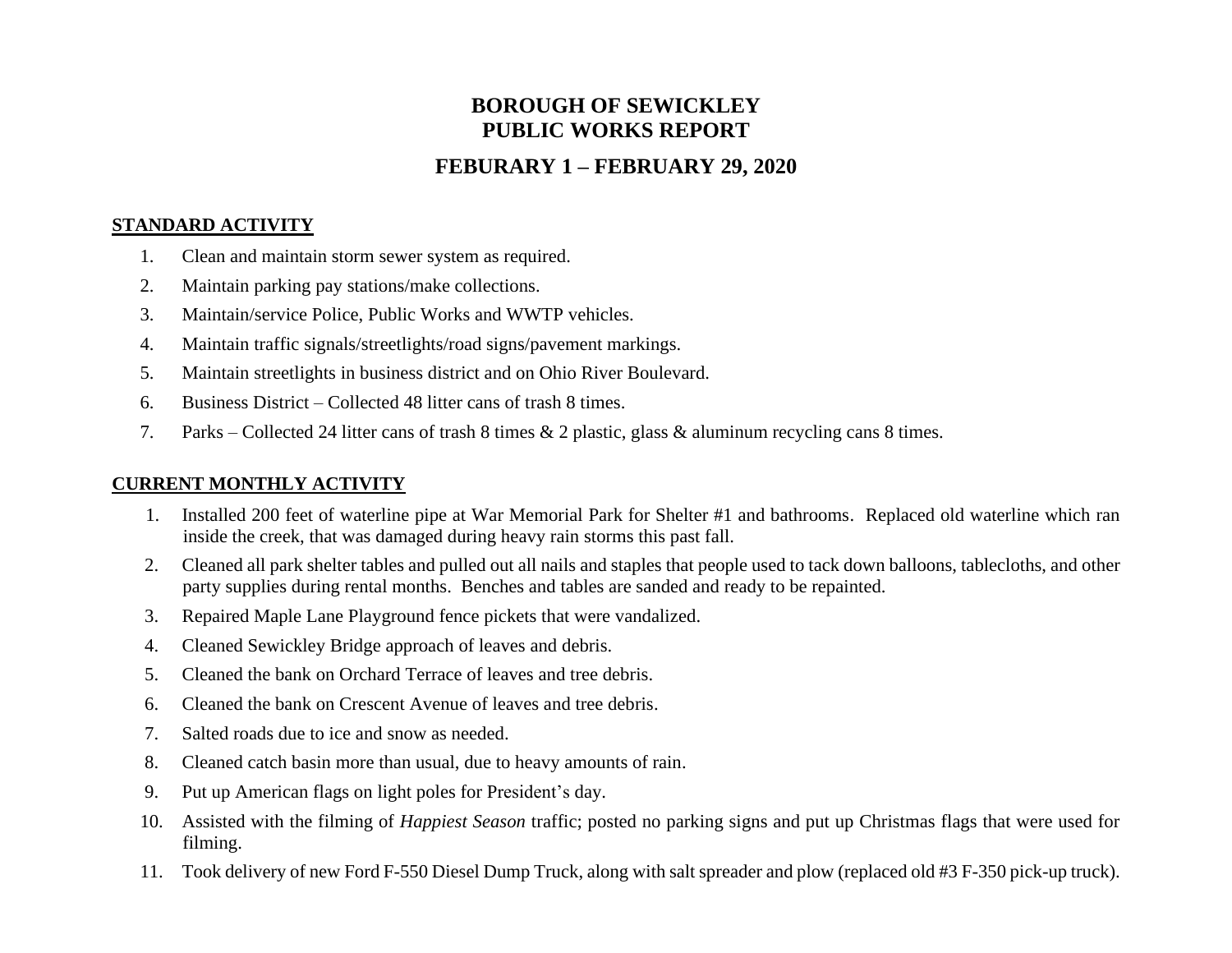#### **PUBLIC WORKS REPORT FEBRUARY 2020 PAGE 2**

#### **CURRENT MONTHLY ACTIVITY** *(CONTINUED)*

- 12. Jetted and Vacuumed storm sewer lines crossing Beaver Street between Little and Grimes Streets.
- 13. Adjusted chute suction on street sweeper, replaced tires on power broom, assisted with police car #7325 window closing issues.
- 14. Greased all salt spreaders, police car #7321, and #7322.
- 15. Sent Street Sweeper to Point Spring on Neville Island to replace 2 rear springs.
- 16. Repaired broken seats on police car #7324. Serviced backhoe (water in fuel).
- 17. Police car #7322 (decals, numbers).
- 18. Truck # repaired rear light and license plate holder, modified rear hitch for pulling lawn trailer.